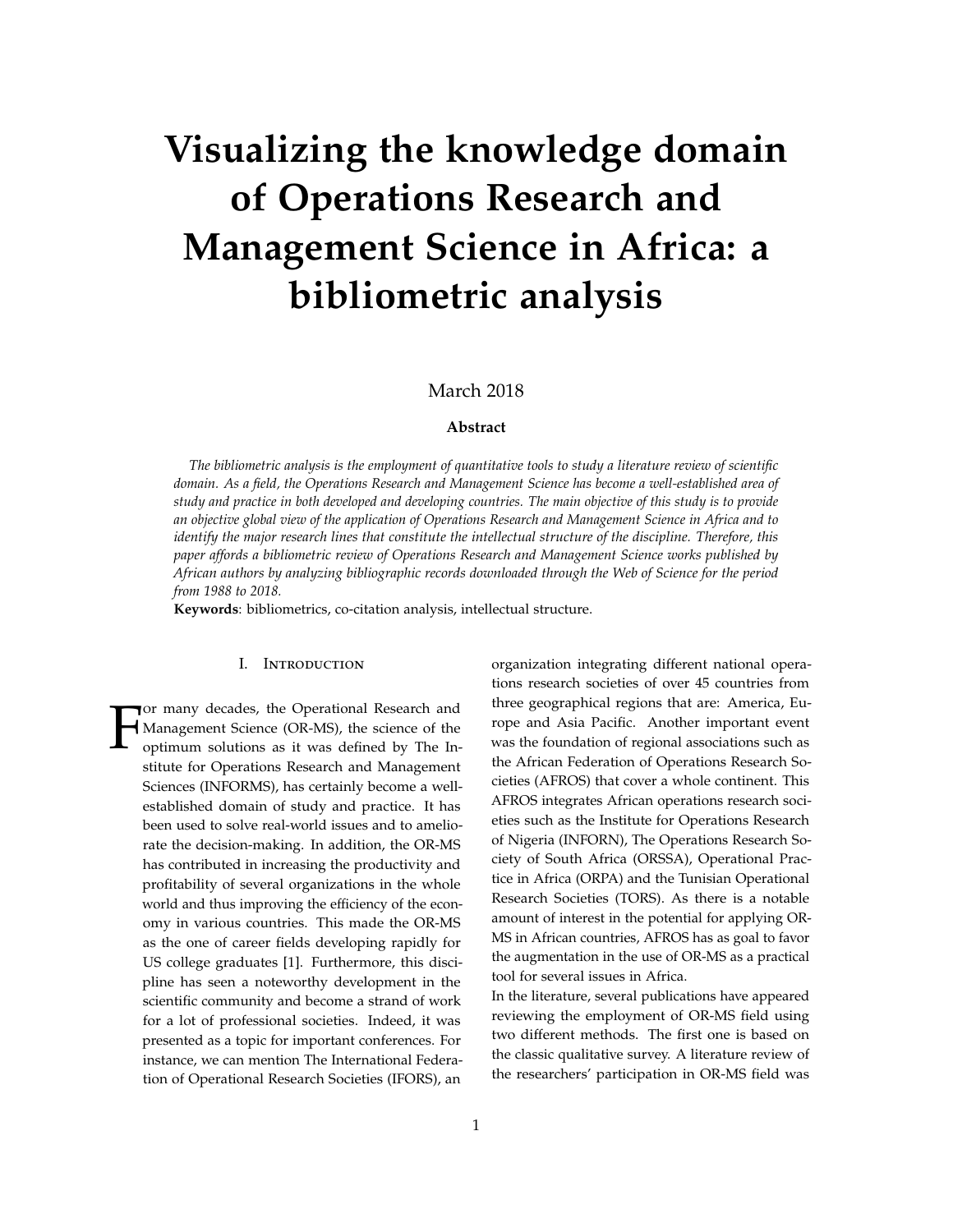generated in [1] for sixty years of experiences, however, this practice was described in only developing countries by [3] and in South Africa particularly by [4]. Chopra [5] has provided an overview of the past accomplishments of the OR-MS and the prospects ahead for five decades. Similar, other classic overviews were generated dealing with a lot of fundamental subjects of OR-MS discipline in EJOR[6], OR[7], JORS[8] and many other journals. In addition to the studies using this classic subjective survey to review the application of OR-MS, there are others quantitative overview that have been undertaken on several OR-MS topic using statistical and bibliometric analysis. Reisman & Kirschnick [9] have reviewed the evolution of the OR-MS by analyzing the contents of three journals in the US, Management Science, Operations Research and Interfaces. Kao [10] has surveyed 56 OR-MS journals while focusing on the intervention of the different countries in the production of the OR-MS studies. However, Chang & Hsieh [11] have chosen to analyze the state of OR-MS in only one region, continent of Asia. Author studies have chosen to stress other issues than the countries and journals encompassing the analysis of the institutions participating to the INFORMS practice literature [12] and the journal citations behavior in OR-MS [13-14].

To the best of our knowledge, very few publications are available in the literature that address the practice of OR-MG in Africa , including the study of Smith [15] that has provided a systematic bibliography for west Africa usage of OR-MS and Stewart [16] that has revealed some challenges to the practice of OR-MS in South Africa. However, none of these papers have created a systematic bibliography for all countries in Africa while indicating the major research trends of the discipline.

Therefore, this paper is an attempt at presenting a bibliometric overview of OR-MS practice in Africa in order to generate a global objective view of the field. In addition, we endeavor to evaluate the distribution of documents published by African authors and to investigate the theoretical foundations and core cited documents that constitute the intellectual structure of this knowledge domain. This paper analyzes bibliographic records gathered through the Web of Science (WOS) from 1988 to 2018 using some bibliometric approaches.

# II. Materials and methodology

Differing from the methods of narrative survey, this work adopts bibliometric analysis in order to perform a quantitative literature review. White and McCain [17] have indicated that bibliometric is "the quantitative study of literatures as they are reflected in bibliographies". This bibliometric has two main uses: the performance analysis to assess the research papers performance of individuals and institutions and the science mapping for revealing the intellectual structure of a scientific field [18]. Analyzing research works required the extraction of the data from the Web of Sciences Core Collection (WoSCC). This leading WoSCC database is a source of high quality and multidisciplinary research information [19]. It is available online through the Thomson Reuters produced by the Institute for Scientific Information. With the intention of assessing the scientific advance of the OR-MS knowledge domain in all Africa countries, we choose to use "Operations Research & Management Science" as "SU: Research Area" and a total of 54 African countries as "CU: Country/Region" keywords for our search query for timespan "all years". As this WoSCC data-base contains research works starting from 1990, therefore, this 1990 is considered as the starting date for the OR-MS literature. The dataset last updated on March 08, 2018. The retrieved results were classified by document types, including "ARTICLE (1838)", "PROCEEDINGS PAPERS (1230)", and "REVIEW  $(24)$ ."

Thus, these bibliographic records are the preferred unit in bibliometric studies using two software packages: The bibliometrix R-package [\(http://www.bibliometrix.org\)](http://www.bibliometrix.org) written in the R language, an open-source environment, and provides a set of tools for performing bibliometric analysis. The second software package is the Citespace, a free available java application developed by Chen [20], and used for the science mapping.

## III. Results and discussion

Derived from WoS, the pool of 2991 OR-MS source documents had received a total of 62244 references, 8510 keywords, 331 source journals and 18273 Times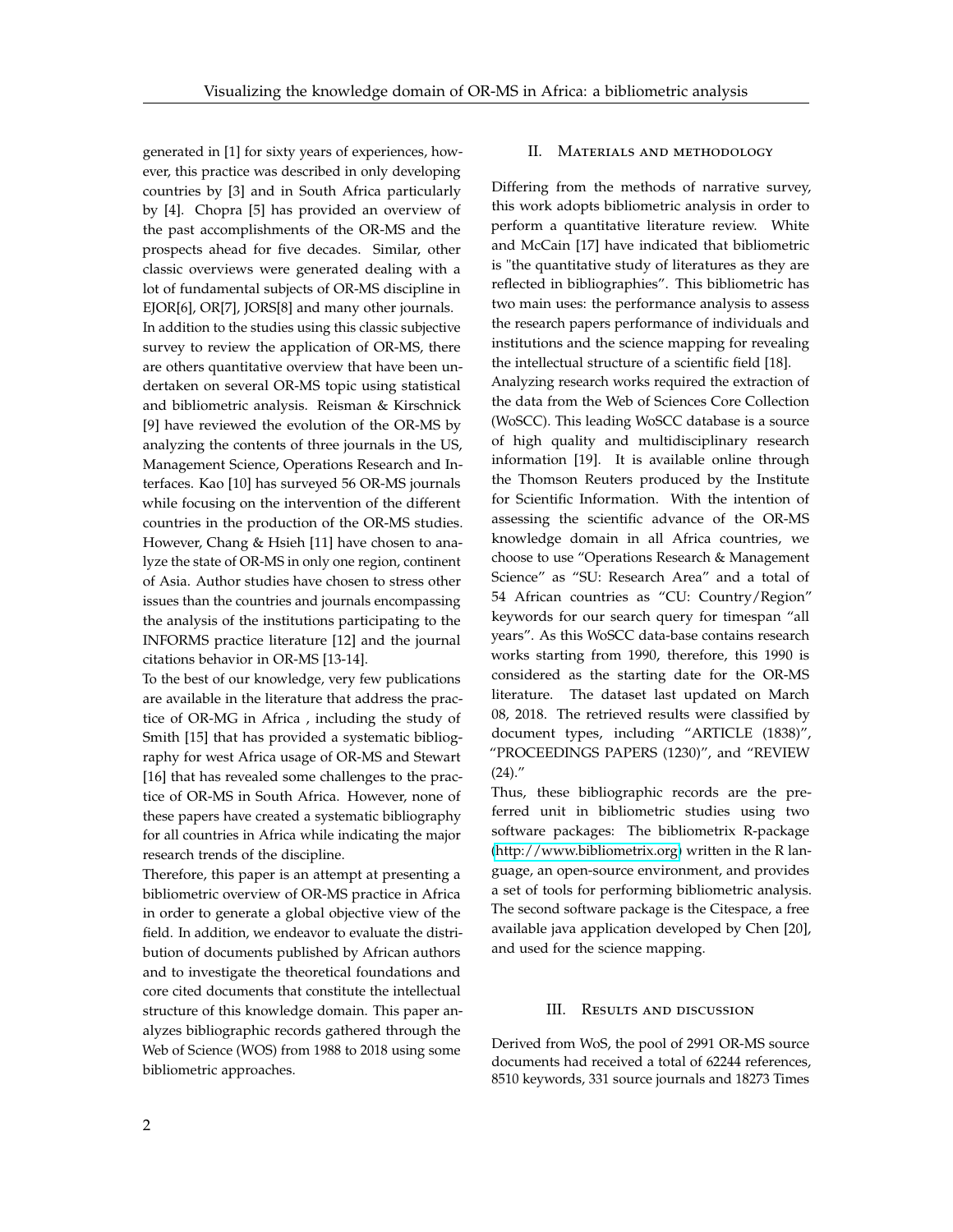

**Figure 1:** *OR-MS research works Indexed in WOS (1990-2018)*

cited (without self-citation) during 1990-2018. This broad set of researches proves that the OR-MS field has reaching an advanced phase of development and practice in Africa especially between 2011 and 2017. Figure 1 depicts the number of documents published over time where the highest number (345) of research works was in 2016.

Presenting some of the African authors that have made fundamental contributions to the development of this field is one of this study's objectives. According to the information found in WoS, 4949 authors showing interest in this domain. The table 1 lists the top ten prolific authors classified in terms of the number of papers published in OR-MS literature. As authors list shows, the majority of them are from South Africa and Tunisia. In terms of authorship patterns, 186 authors have individually created research documents and 4763 authors have collaborated in generated research works. This indicates that collaboration in OR-MS is clearly remarkable with 1.84 collaboration index.

Numerous African institutions showing research interest in the OR-MS field. Revealing the most productive universities required the analysis of the institution-based distribution of the research works. The table 2 presents the distribution of top ten most active universities classified by the total number of documents. These leading universities published 1143 papers that contributed to 18.16 % of the total documents. This table shows also the dominance of South Africa and Tunisian universities making them as the most active and productive countries in OR-MS field. South Africa participates to the OR-MS research production with a total of 587, followed by Tunisia (432) and Algeria (291) (table 3).

| Rank         | Author        | ΝD                                           |
|--------------|---------------|----------------------------------------------|
| 1            | Chabchoub H   | 33                                           |
| $\mathbf{2}$ | Mbohwa C      | 31                                           |
| 3            | Pretorius L   | 31                                           |
| 4            | Chelbi A      | 25                                           |
| 5            | Benrejeb M    | 18                                           |
| 6            | Stewart T.J   | 18                                           |
| 7            | Jarboui B     | 16                                           |
| 8            | Aissani D     | 16                                           |
| 9            | Pretorius JHC | 16                                           |
| 10           | Loukil T      | 16                                           |
|              |               | ND: the number of total published documents. |

**Table 1:** *Top ten active authors*

Identify the intellectual sub-fields that typify the

| Rank         | Author                      | ΝD  |
|--------------|-----------------------------|-----|
| 1            | University of Pretoria      | 273 |
| $\mathbf{2}$ | University of Sfax          | 146 |
| 3            | University of Cape Town     | 139 |
| 4            | University of Witwatersrand | 135 |
| 5            | Cairo University            | 131 |
| 6            | University of Johannesburg  | 113 |
| 7            | University of Tunis         | 101 |
| 8            | Obafemi Awolowo University  | 78  |
| g            | University of Stellenbosch  | 71  |
| 10           | University of Alexandria    | 69  |

#### **Table 2:** *Top ten active universities*

OR-MS subject is on the basis of the Co-Citation Analysis that indicate the relationship that reflects a semantic similarity between cited documents. Presenting and visualizing the document co-citation network of OR-MS literature is developed by means of CiteSpace (figure 2). This network consists of 728 reference nodes and 3215 co-citation links. Each link colors is correlated with each time slice, in other word, the year in which the co-citation link was first made: the blue and violet (1990-2000) links represent early citations , red-violet and orange link represents a co-citation relationship occurring in the period of (2001-2012) and the most recent co-citation relationships are visualized as yellow links (2013- 2018).

Four focal points could be concluded from figure 2. First, nodes with bigger size are indicating that the document was cited more frequently. Second, nodes with many rings with different colors rep-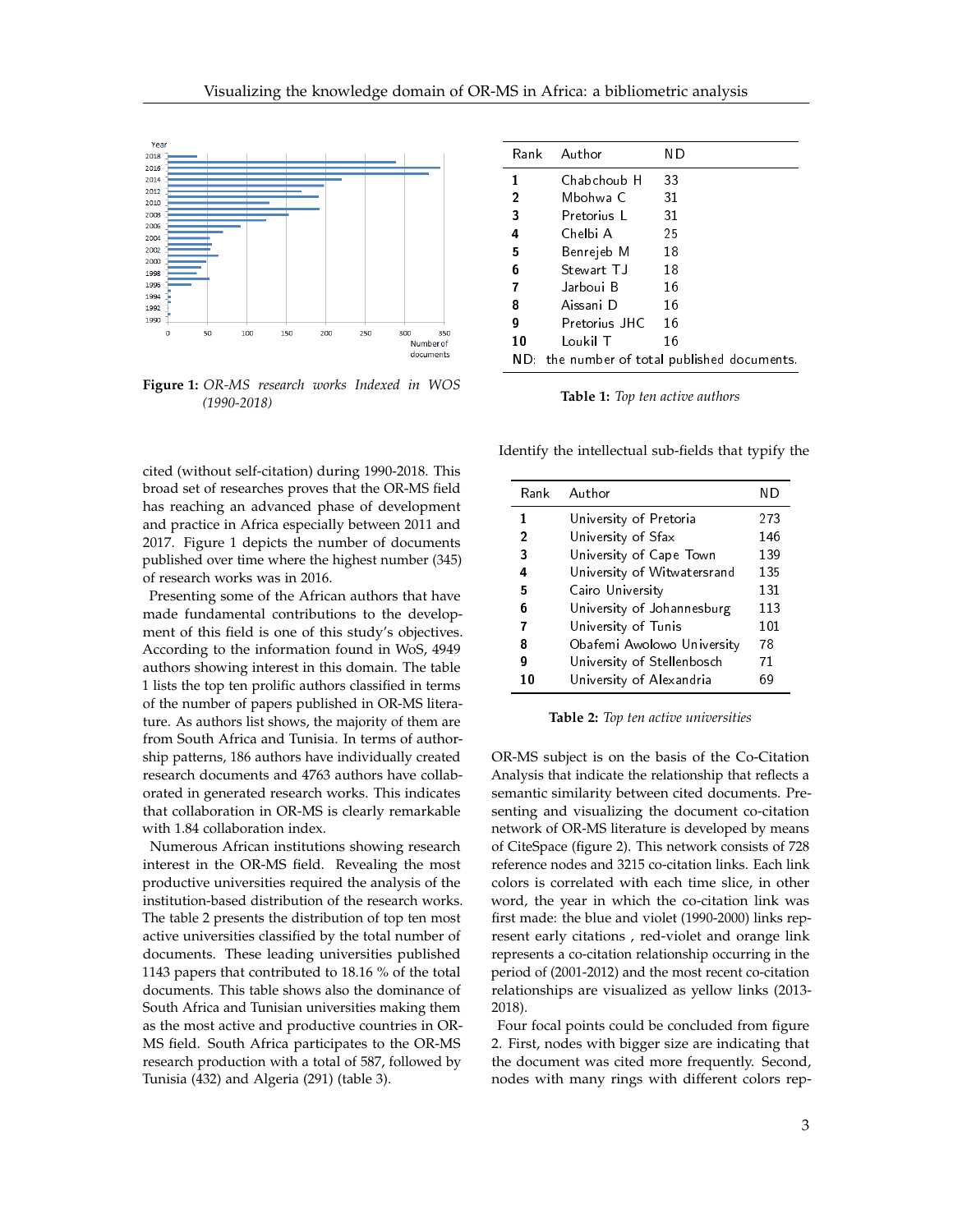| Rank           | Author       | ΝD  |
|----------------|--------------|-----|
| 1              | South Africa |     |
| $\overline{2}$ | Tunisia      | 432 |
| 3              | Algeria      | 291 |
| 4              | Egypt        | 269 |
| 5              | Morocco      | 259 |
| 6              | Nigeria      | 119 |
| 7              | Ghana        | 15  |
| 8              | Ethiopia     | 14  |
| g              | Libiya       |     |
| 10             | Nambia       | 8   |

**Table 3:** *Top ten active countries*



**Figure 2:** *The document co-citation network*

resent when the documents citations were actually made. The more rings are thick, the more the document receive citations in a particular year. Third, some rings are purple, indicating that the node has a relatively high Betweenness Centrality in the network. The Betweenness Centrality is an indicator of a node considering the number of shortest links from all nodes to all others and which pass through this node [21]. The more the value of Betweenness Centrality is high, the more the node has influence on the transfer of information through the network [22]. The final point is about the nodes with red rings denoting a Citation Burst in a particular year, meaning the citation frequency of a research work that suddenly increased during some certain time slices. Generally, the Citation Bursts detect the significant developments of research strands in a field. The document with the strongest Citation Burst for the OR-MS literature network is of Finkelstein M (2008). Its Burst lasted for 6 years from 2012 to 2018 with Burst strength of 9.212. It is also interesting to note that Zadeh LA (1978) has the second strongest

Citation Burst (7.878) in the period of 2007 to 2010. After revealing the most dominant and influential documents, we need then to explore research lines and emerging trends in the body of OR-MS knowledge that will be clustered into different nonoverlapping groups. This process of grouping the data elements of the field generated 83 clusters. The modularity Q of 0.9041 is relatively high, which means that the network is reasonably divided into loosely coupled clusters. The silhouette score of 0.6081 suggests that the homogeneity of these clusters is acceptable on average. Only the labels of the most 5 largest clusters are shown in the figure 3. These labels are proportional to the size of the clusters.

Table 4 describes the 5 largest clusters: the label, the size, the average year of publication (mean cite year) and the silhouette of each community. It also indicates the most interesting members of each cluster in term of the citation frequency criteria that counts how many times a reference was cited by other source documents, the Betweenness Centrality and the PageRank which is a link analysis algorithm used to calculate the node quality ranking. The values of the silhouettes for these 5 clusters are greater than 0.5, suggesting robust and significant results, in other word, the cluster members are consistent and coherent.

The largest cluster, *"Computational complexity" (#0)*,



**Figure 3:** *The clustering view of the document cocitation network)*

consists of 67 members. 1989 is the average year of publication in this community. This makes it as an old cluster of the set. Its high silhouette value (0.939) indicates a high homogeneity between cluster nodes. As a branch of theoretical computer science, the computational complexity is the complexity of a problem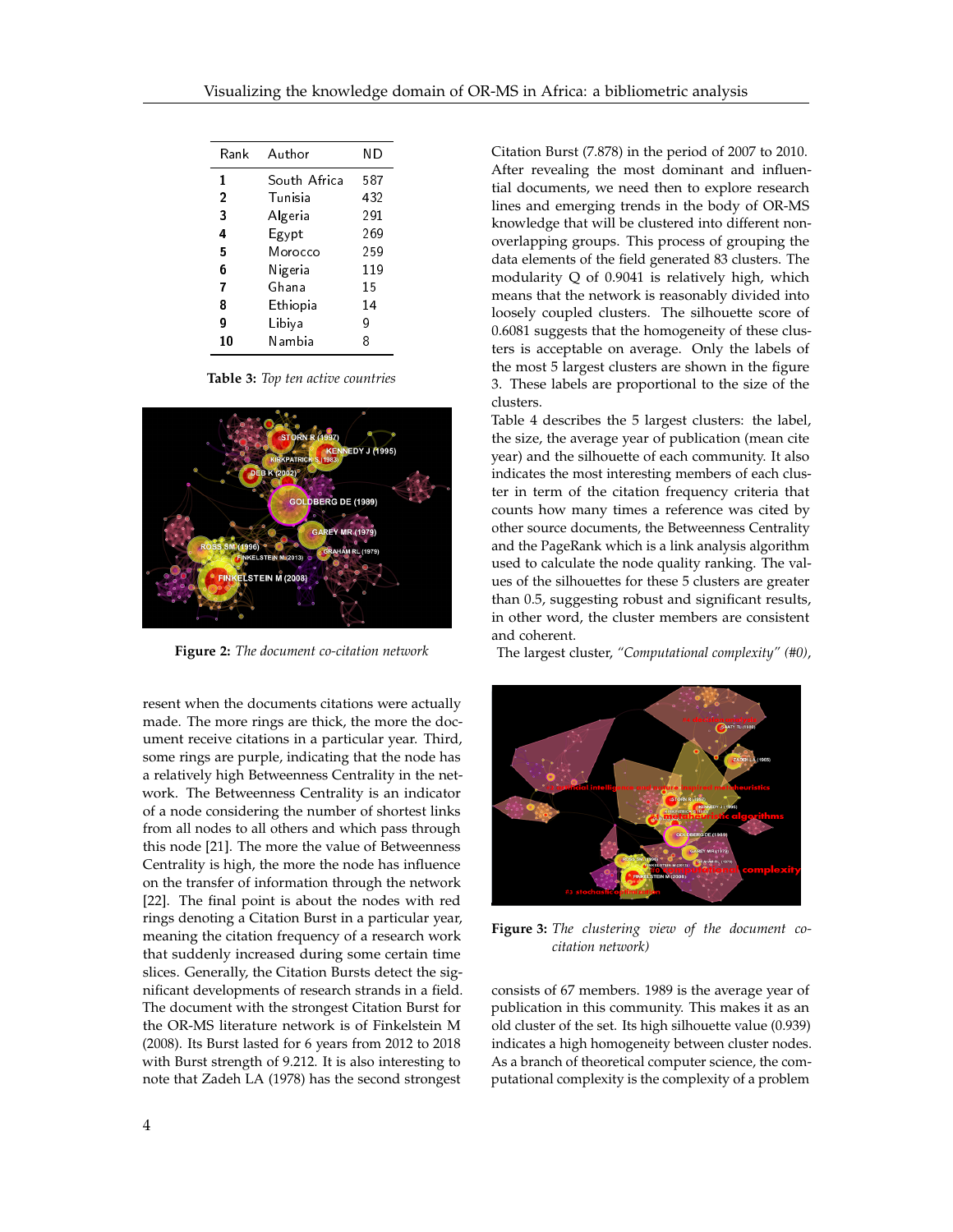| Cluster<br>ID | Label                                                            | Size | Silhouette | Mean<br>year | Most interesting members                             |                       |                      |                          |                      |
|---------------|------------------------------------------------------------------|------|------------|--------------|------------------------------------------------------|-----------------------|----------------------|--------------------------|----------------------|
|               |                                                                  |      |            |              | Reference                                            | Citation<br>frequency | Page<br>Rank         | Burst<br>Citation        | Centrality           |
| 0             | Computational<br>complexity                                      | 67   | 0.981      | 1989         | Garey MR 1979<br>Graham RL 1979                      | 36<br>17              | 2.53<br>1.77         | 5.26                     | 0.06<br>0.03         |
|               | Metaheuristic<br>algorithms                                      | 59   | 0.931      | 1995         | Goldberg DE 1989<br>GKennedy J 1995<br>Deb K 2002    | 50<br>44<br>30        | 6.30<br>3.06<br>1.60 | ÷<br>4.83<br>5.88        | 0.43<br>0.05<br>0.01 |
| 2             | Artificial intelligence<br>and nature<br>inspired metaheuristics | 58   | 0.926      | 1994         | Storn R 1997<br>Kirkpatrick S 1983<br>Ali MM 2004    | 35<br>21<br>9         | 2.86<br>2.60<br>1.95 | 5.03<br>4.76             | 0.04<br>0.04         |
| 3             | Stochastic<br>opti mi zati on                                    | 53   | 0.872      | 2000         | Finkelton M 2008<br>Ross M 1996<br>Finkelston M 2013 | 53<br>34<br>16        | 3.03<br>3.09<br>1.60 | 9.21<br>6.79             | 0.07<br>0.03<br>0.02 |
| 4             | Decision<br>analysis                                             | 51   | 0.97       | 1990         | Saatly TL 2002<br>Belton V 2002<br>Shafer GA 1976    | 24<br>10<br>10        | 2.20<br>2.36<br>1.01 | 5.18<br>$\equiv$<br>4.25 | 0.08<br>0.02<br>0.04 |

**Table 4:** *: Top five largest clusters*

in terms of algorithms that solve it, in other word, the classification of the computational problems basing to their difficulty to be solved. Garey MR Book (1979) is considered as the most cited reference in this cluster and has the highest PageRank value too. This book covers the basis theory of NP completeness and emphasizes the most useful concepts and techniques for applying this theory to the NP and NP-hard complexity classes. The second most cited reference is the book of Graham RL (1979). The citation frequency of this node sharply increased during 2013-2015 with 4.708 as a Citation Burst strength. In this book (p 278-326), the author has emphasized the computational complexity theory while he has reviewed the state of some deterministic sequencing and scheduling problems as the single and parallel machine scheduling problems and open shop, flow shop and job shop scheduling problems.

The second largest cluster is labeled *"Metaheuristics algorithms" (#1)* and contains 59 members. The average year of publication in this community is 1995 and the silhouette value is 0.931 indicating a better data clustering. The goal of metaheuristic is to find near optimal solution for NP-hard problems. These Metaheuristics algorithms are divided into population-based search methods as genetic algorithm and trajectory methods as the tabu search algorithm. The most active node of this cluster are of Goldberg DE (1989), Kennedy J (1995) and Deb K (2002). In the first book the author has discussed some computer techniques and mathematical tools that allow the application of the genetic algorithm, an evolutionary optimization method, in any scientific field easier. This node has the highest Betweenness Centrality value (0.43) of all the network and connects three large groups of nodes (#0, #2 and #3) within itself between. It can be then seen as a bridge extending from earlier to more recent ideas. The second leading paper of Kennedy J describes the concept of the particle swarm methodology in order to improve the continuous nonlinear function. The last active book generates a non-dominated sorting-based MOEA (MultiObjectif Evolutionary Algorithm) called NSGA-II (Non-dominated Sorting Genetic Algorithm II). Deb K has tested this novel method on some problems in order to observe its perfect performance.

*"Artificial intelligence and nature inspired metheuristics" (#2)* is the third largest cluster of the network with a total of 58 reference nodes. The major cluster members describe the relationship between the nature and the artificial intelligence and how these natures inspired metheuristics algorithms effect on artificial and complex systems. The first leading node of this community is a the publication of Storn R (1997) that has the highest value of both Page Rank and Citation Burst of the cluster. The author has employed the differential evolution strategy as one of the evolutionary algorithms in order to minimize the non-differentiable continuous space-functions and then optimize certain system properties by suitably choosing the system parameters. The second most interesting document is the research work of Kirkpatrick S (1983). Kirkpatrick S has applied simulated annealing algorithm that is inspired by the process of annealing in metallurgy in his study. The analogy of statistical mechanics with such annealing in solids provides new information and generates a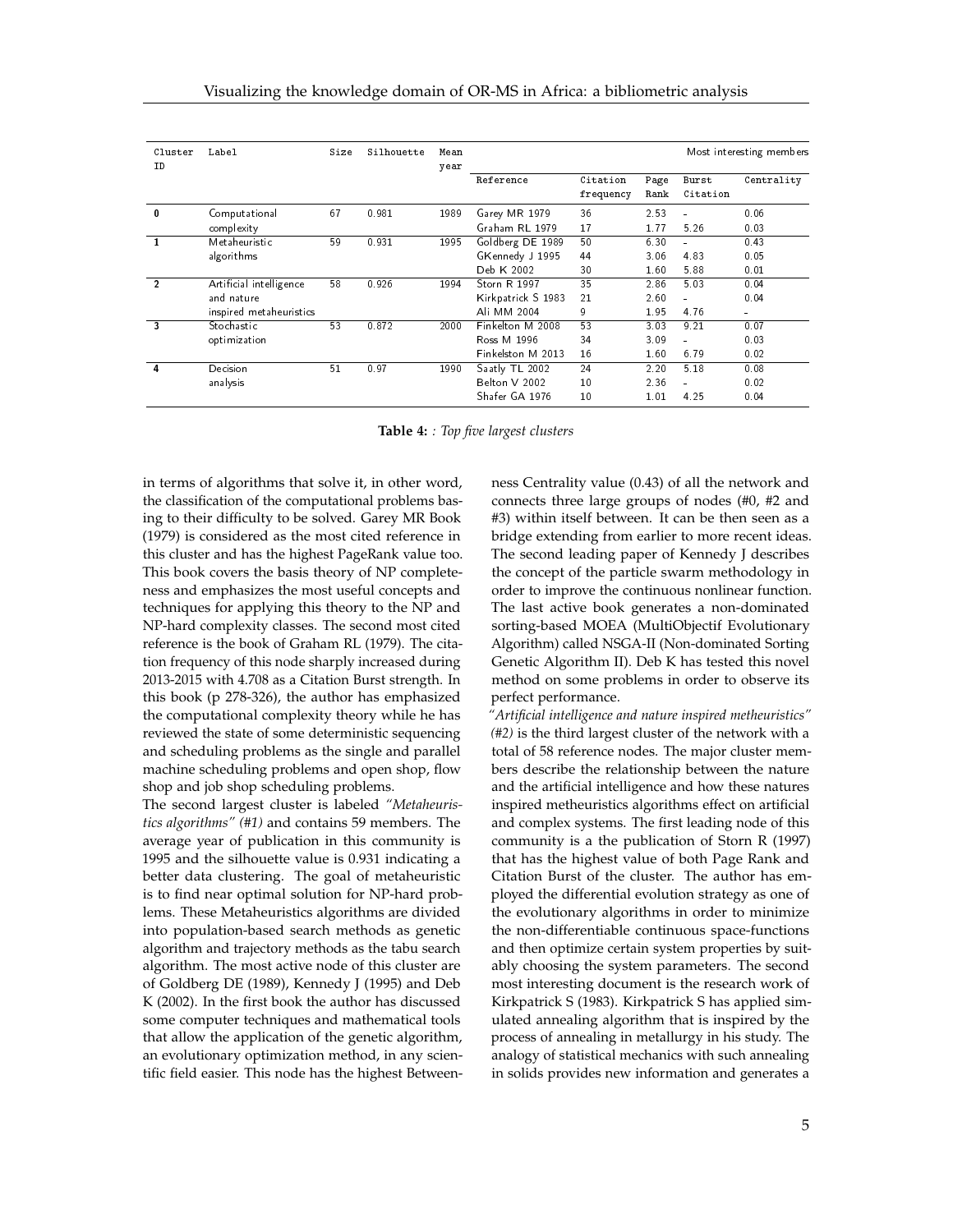framework for optimizing the properties of several complex systems. The third active study is an article of Ali MM (2004). The searcher has generated an introductory analysis of the role of genetic algorithm in studies of artificial and complex adaptive system in order to modify the traditional views of mathematical genetics. This cluster is consider as a milestone of the OR-MS field seeing that it contains five nodes with strong citation bursts values (Storn R (1997) : 5.026, Ali MM (2004) : 4.757, Holland JH (1975) : 4.654, Mladenovic N (1997) : 4.038 and Solomon MM (1987) : 4.038 ).

The fourth largest community is labeled *"Stochastic optimization" (#3)* and contains 53 references. The mean cite year is 2000 making this cluster as the new one compared to the set. Stochastic optimization is a development under uncertainty, in other word; the variables are described by probability distribution. Stochastic optimization algorithms could be considered as "industry standard" methods solving challenging optimization problems under uncertain environment [23]. Finkelsten M (2008) book is the most influential and leading node in this cluster seeing that it has the highest value of both Citation Burst and citation frequency of the whole network. The author has discussed the failure rate (the hazard rate) modeling in a random environment and on repairable systems while considering the variable failure rate as a crucial probabilistic characteristic for reliability, survival and risk analysis and demography disciplines. The second most cited node is the research work of Ross SM (1996). The searcher has provided an introduction to stochastic optimization, and brought together a set of applications, exercises and problems about the probabilistic optimization and has introduced a new chapter on Poisson approximations and Poisson random variables. Finkelsten M (2013) book, as the third active node, has the second Citation Burst value. The author has focused on the reliability modeling in unified stochastic framework while presenting numerous practical examples that illustrate recent theoretical findings of the authors. This cluster is also considered as a second milestone of OR-MS knowledge domain. It encompasses six nodes with strong citation bursts. The last cluster is *"Decision analyses" (#4)*. This cluster contains 51 references nodes. This cluster focuses on the analysis of complex decisions under random or uncertain environments using mathematical techniques that may aid the decision makers to make the best decision. The most active study of this community is the research work of Saatly TL (1980) that is cited 24 times and possesses the highest Burst Citation value of the group. The author has described the AHP technique as efficient technique for dealing with complex decision-making and checking the consistency of the decision maker's evaluations, thus reducing the bias in the decision making process. The two other leading nodes are of Belton V (2002) and Shafer G (1976) that have attracted an extraordinary degree of attention from their cluster seeing that they present both a high Citation Burst values. The Belton provides readers with sufficient awareness of the underlying philosophies and theories while emphasizing the development of an integrated view of MCDA (multiple criteria decision making) seeing that this domain has developed swiftly. The last study of Shafer is an overview of the Mathematical Foundations Applications and Computational Aspect of theory of evidence. As a natural method, the evidence theory has emerged in different domains such as statistical inference, diagnostics, and risk and decision analysis while generating convincing results.

#### IV. Conclusion and perspectives

The relevance of OR-MS has drawn the attention of African operational researchers. This field has become a practical tool for several issues in Africa. This present paper generated a quantitative literature and a global objective vision on the OR-MS research area and its development in all Africa countries. In addition, this study specified the potential research streams and the emerging trends of this knowledge domain.

The bibliographical methods and visualization techniques were integrated to evaluate the distribution of documents published by African authors and to examine and visualize the theoretical foundations and core cited documents in network literature. The bibliographic data of our study was gathered through the (WOS) from 1990 to 2018. Five major strands of research with this field were recognized. The finding result of a quantitative review is explicative, substantiated and exhaustive seeing that it uses different inquiry techniques such as surveys and experimental design and generate statistical data after being assembled on predetermined tools [24]. In addition, this research work help researches students and particular those who are new to a field to quickly understand the field's structure and examine the intellectual foundations of a network. Thus, the obtained results allow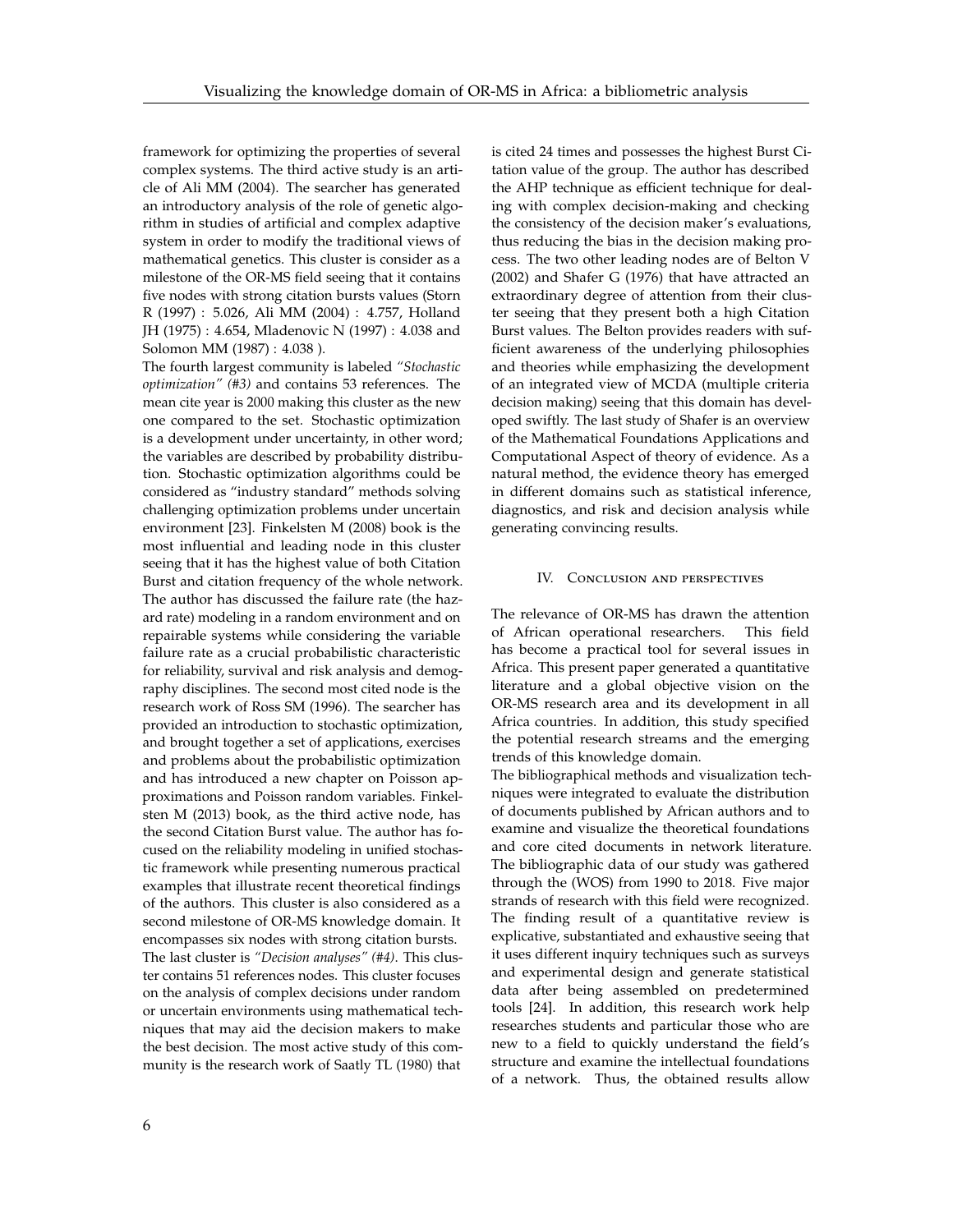discovering new research directions. Although we produce a network research on OR-MS according on bibliographic information founded in WoS, this database cover research documents only from 1990. For this reason, the number of references for this discipline is limited. The same thing was for the number of citation received by the set of OR-MS document in WoS. The older published papers are more favored to be selected into the core set than the newly published documents.

Despite these limitations, however, the present study is a fist attempt to incorporate bibliomteric method for quantitative data analysis in order to bring to light the network literature of the OR-MS practice in all Africans countries.

From the perspective of the research method applied in this paper, different other research lines and sub-fields within the OR-MS domain that haven't yet investigated should be discussed. Also, additional researches might keep citations up to date and periodically renovate our results in order to produce a longitudinal assessment of the changes. Last, other bibliometric approaches and tools that could be applied to generate and analyze the literature network of the OR-MS area are suggested for future analysis.

#### **REFERENCES**

[1] Hillier FS and Lieberman GJ (2001). *Introduction to Operations Research, 7th edn. McGraw-Hill: Singapore.*

[2] Ken Bowen (2004). *Sixty years of Operational Research.European Journal of Operational Research, 153, 618-623.*

[3] White, L., Smith, H., and Currie, C. (2011). *OR in developing countries: A review. European Journal of Operational Research,208,1–11.*

[4] Hans W Ittmann (2009). *Recent developments in operations research: A personal perspective. ORiON: official journal of Operations Research Society of South Africa, 25,87–105.*

[5] Chopra S, Lovejoy W, Yano C (2004). *Five decades of operations management and the prospects ahead. Management Science ,50,8–14.*

[6] Ormerod, Richard J and Ulrich, Werner (2013).*Operational research and ethics: A literature review.European Journal of Operational Research,228,291–307.*

[7] Harling, John (1958). *Simulation techniques in operations research—A review. Operations* *Research,6,307-319.*

[8] Brailsford S, Harper P, Shaw D(2009). *Milestones in OR. J Operational Research Society,60,1–4.*

[9] Reisman, A., and Kirschnick, F. (1994). *The devolution of OR/MS: Implications from a statistical content analysis of papers in flagship journals. Operations Research, 42, 577–588.*

[10] Kao, C. (2009). T*he authorship and country spread of Operation Research journals. Scientometrics, 78, 397–407.*

[11] Chang, P. L., and Hsieh, P. N. (2008). *Bibliometric overview of operations research/management science research in Asia. Asia-Pacific Journal of Operational Research, 25, 217–241*.

[12] Fricker RD (2011). *Editorial: The ninth Rothkopf ranking of universities' contributions to the INFORMS practice literature. Interfaces,41,590–8.*

[13] Mingers J(2008). *Exploring the dynamics of journal citations: Modelling with s-curves. J Operational Research Society ,59,1013–25*.

[14] Mingers J, Xu F(2010). *The drivers of citations in management science journals. European J Operational Research, 205,422–30.*

[15] Smith, D.K., (2008). *A bibliography of applications of Operational Research in West Africa. International Transactions in Operations Research, 15, 121-150.*

[16] Stewart, T.J., (1995). *OR practice in South Africa. European Journal of Operational Research, 87, 464-468.*

[17] White, Howard D and McCain, Katherine W (1989).*Bibliometrics.Annual review of information science and technology,24,119-186.*

[18] Manolo J Cobo, Antonio Gabriel López-Herrera, Enrique Herrera-Viedma, Francisco Herrera (2011). *Science mapping software tools: Review, analysis, and cooperative study among tools.Journal of the Association for Information Science and Technology,62,1382-1402.*

[19] Jamali, Seyedh Mahboobeh and Md Zain, Ahmad Nurulazam and Samsudin, Mohd Ali and Ale Ebrahim, Nader (2015). *Publication Trends in Physics Education: A Bibliometric study.Journal of Educational Research,35,19-36.*

[20] Chen, Chaomei (2016). *CiteSpace: a practical guide for mapping scientific literature.Nova Science Publishers.*

[21] Brandes, Ulrik (2001). *A faster algorithm for betweenness centrality.Journal of mathematical sociology,25,163-177.*